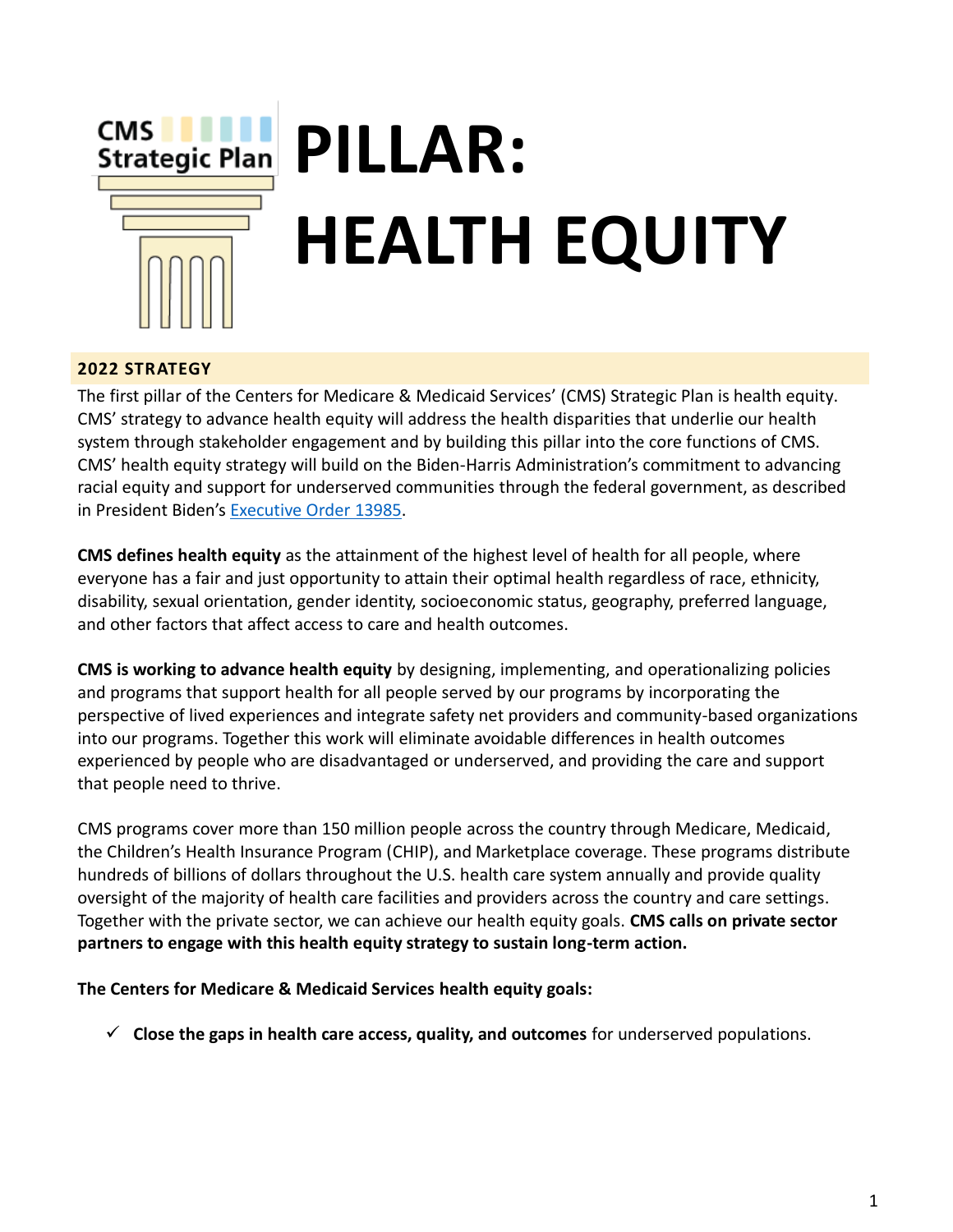- ✓ **Promote culturally and linguistically appropriate services** to ensure understandable and respectful care and services that are responsive to preferred languages, health literacy, and other diverse communication needs.
- ✓ **Build on outreach efforts** to enroll eligible people across Medicare, Medicaid/CHIP and the Marketplace.
- ✓ **Expand and standardize the collection and use of data,** including on race, ethnicity, preferred language, sexual orientation, gender identity, disability, income, geography, and other factors across CMS programs.
- ✓ **Evaluate policies to determine how CMS can support safety net providers**, partner with providers caring in underserved communities, and ensure care is accessible to those who need it.
- $\checkmark$  Ensure engagement with and accountability to the communities CMS serves in policy development and the implementation of CMS programs.
- ✓ **Incorporate screening for and promote broader access to health-related social needs,**  including greater adoption of related quality measures, coordination with community-based organizations, and collection of social needs data in standardized formats across CMS programs and activities.
- ✓ **Ensure CMS programs serve as a model and catalyst to advance health equity** through our nation's health care system, including with states, providers, plans, and other stakeholders.
- ✓ Use the framework under the CMS National Quality Strategy, **aiming to promote the highest quality outcomes and safest care for all people**.

### **BUILDING HEALTH EQUITY INTO THE DNA OF CMS**

CMS Administrator Chiquita Brooks-LaSure has charged each CMS Center and Office with building health equity into its core work. The following section details key actions undertaken by CMS Centers and Offices to advance health equity:

# **Center for Medicare**

**Health equity goal:** The Center for Medicare will advance equity for people with Medicare through operations and policies in the Traditional Medicare, Medicare Advantage and Part D programs, ensuring that services are culturally and linguistically appropriate, care is high-value and personcentered, underserved communities have access to quality care, disparities are eliminated, and social needs are addressed.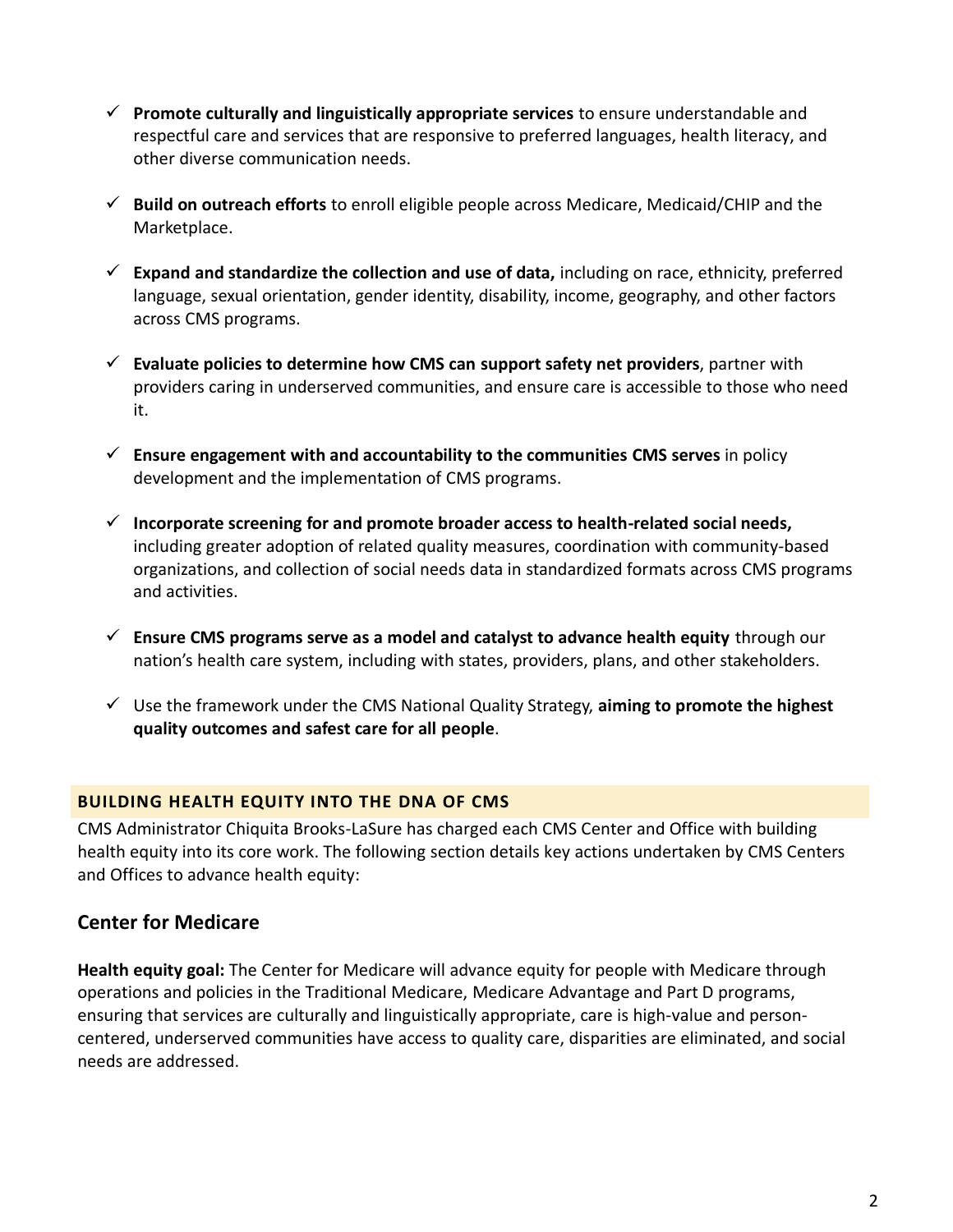#### **Actions to Date:**

- ✓ **Develop expanded stratified reporting of Medicare Advantage (MA) and Part D star ratings measures,** establish a new health equity index as an enhancement to the MA and Part D Star Ratings, and maximize alignment on such quality reporting with other CMS components.
	- o **Impact:** Allows beneficiaries to assess plans based on performance on health equity measures, and incentivizes plans to invest in health equity initiatives.
- ✓ **Increase Graduate Medical Education slots** to promote workforce training in underserved areas.
	- o **Impact:** Improves access to care in underserved areas by building capacity for the health care workforce.
- ✓ **Propose to reinstate the requirement that MA and Part D plans include a multi-language insert** to inform beneficiaries of the availability of free language and translation services.
	- o **Impact:** Advances language access, health literacy, and culturally tailored services for all beneficiaries.
- ✓ **Propose new supplemental payment for Indian Health Service and Tribal hospitals.**
	- o **Impact:** Supports stability in uncompensated care payments and avoids undue longterm financial disruption for these hospitals.

## **Center for Clinical Standards and Quality**

**Health equity goal:** Focusing on a person-centric approach as part of an overarching CMS Quality Strategy, which strives toward creating a care journey that is free from inequity while optimizing opportunities and access for underserved populations. Identifying measurable interventions to close gaps in quality care and outcomes.

- ✓ **Explore the development of health equity-focused measures** in all care settings, including a measure of hospital commitment to health equity, a measure of the percent of adults screened for social drivers of health, and a measure of those who have been screened positive for harmful social drivers of health.
	- o **Impact:** Fosters leadership across all care settings and organizational culture of equity; promotes patient screening and subsequent access to services; expands the collection, reporting, and analysis of standardized data.
- ✓ **Propose a "Birthing-Friendly" hospital designation** to capture hospital maternity care quality improvement efforts as a facility characteristic, with the goal of displaying this information in a user-friendly format on the "Care Compare" website.
	- o **Impact:** Enhances focus on health equity for birthing people and holds hospital leadership accountable for outcomes, as well as allows consumers to choose hospitals that have implemented improvements in birthing practices.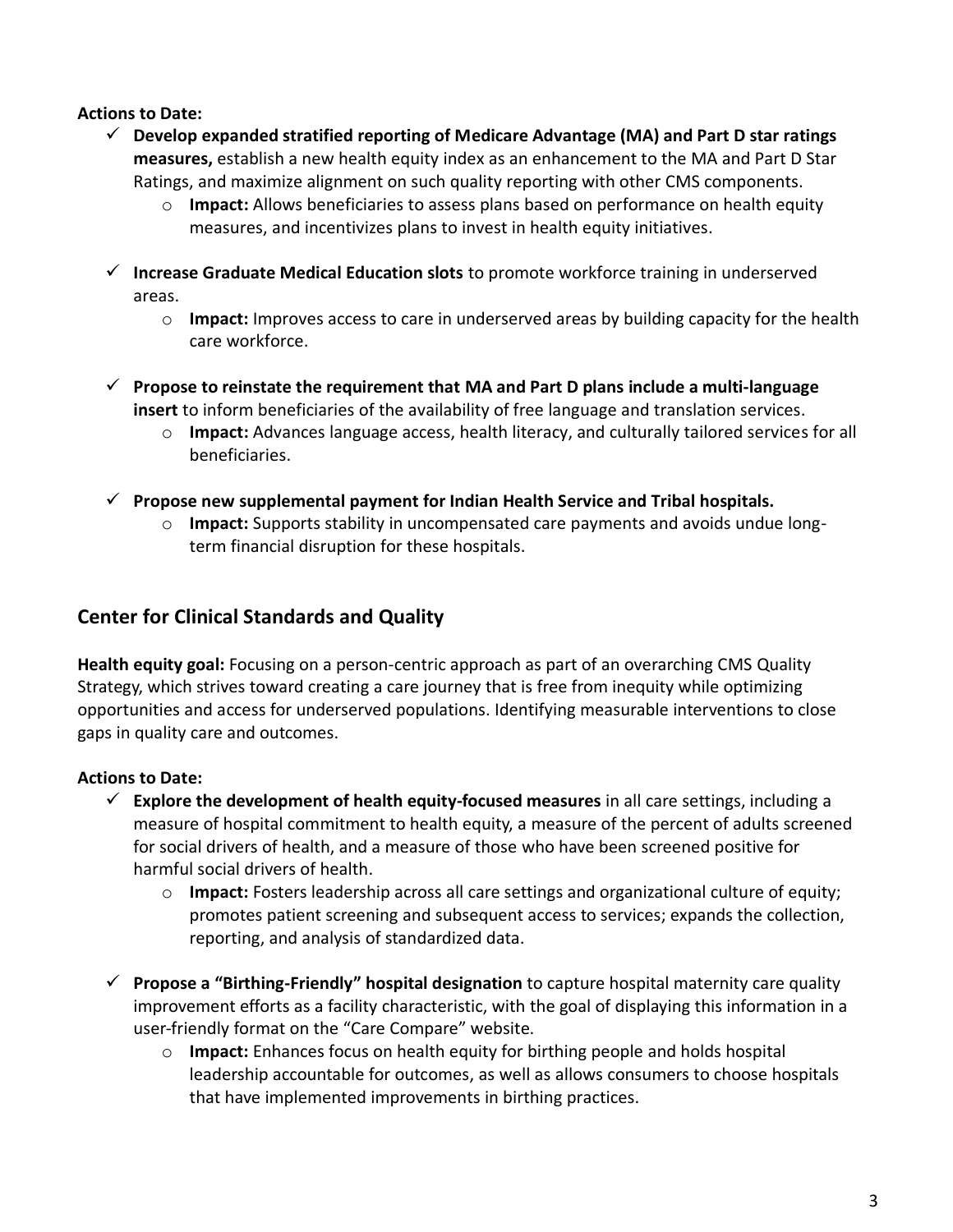- ✓ **Directing quality improvement resources** to populations identified for the greatest health disparities using social vulnerability index, area deprivation index, and food access data.
	- o **Impact:** Provides technical assistance and education to disadvantaged communities, and providers serving those communities to ensure access to health care services, and better outcomes.

## **Center for Medicare and Medicaid Innovation**

**Health equity goal:** CMMI's goal is to promote a health system that achieves equitable outcomes through high-quality, affordable, person-centered care.

#### **Actions to Date:**

- ✓ **Incorporate equity in model design**, including development and implementation of health equity plans, quality measurement, and robust evaluation for health equity impact.
	- o **Impact:** Ensures equity is a central focus of all models.
- ✓ **Address historical underinvestment through payment adjustments or enhanced benefits** to expand access and improve care for underserved populations.
	- o **Impact:** Supports providers who disproportionately care for medically and socially complex beneficiaries in CMMI models.
- ✓ **Improve rates of participation** among safety net providers, including community health centers and disproportionate share hospitals.
	- o **Impact:** Guarantees beneficiaries in underserved communities benefit from increased access to innovative models designed to improve care quality.
- ✓ **Increase collection of sociodemographic data** to measure the proportion of patients from underserved populations in models.
	- o **Impact:** Allows assessment of inclusion of underserved populations.

## **Medicare-Medicaid Coordination Office**

**Health equity goal:** Improving access to care and health outcomes for individuals dually eligible for Medicare and Medicaid.

- ✓ **Support providers in delivering disability-competent and accessible care** by providing training curriculum and resources through the Resources for Integrated Care technical assistance.
	- o **Impact:** Improve access to care for people with disabilities.
- ✓ **Improve access to the Medicare Savings Programs** through public outreach and partnership with states.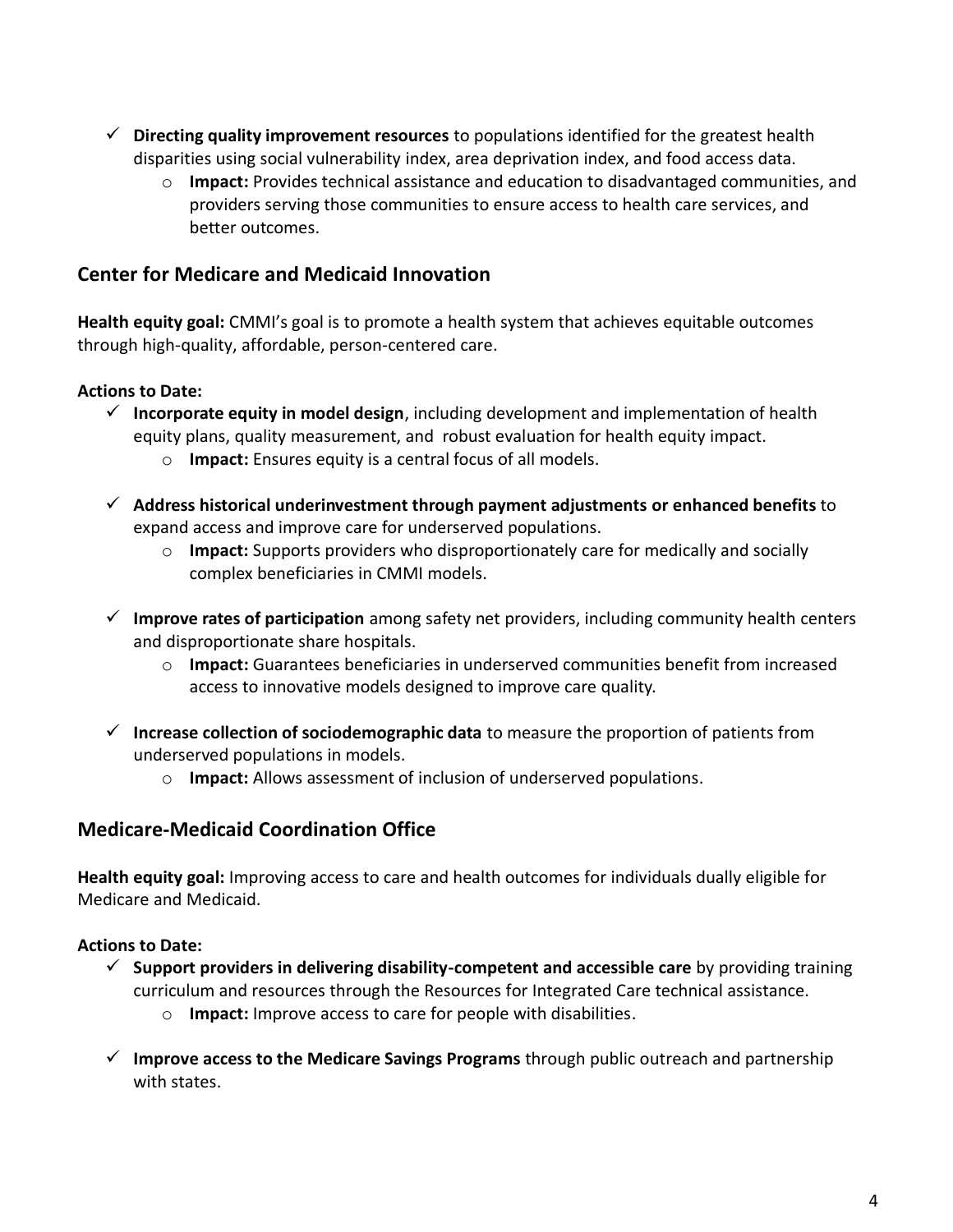- o **Impact:** Improve access to care and economic security for low-income older adults and people with disabilities.
- ✓ **Improve coordination between Medicare and Medicaid** for people dually eligible for both programs through proposed rulemaking to strengthen dual eligible special needs plans, elevate the voices of enrollees in plan governance, and better identify and address housing instability, food insecurity, and barriers to transportation.
	- o **Impact:** Improve enrollee experiences and coordination of care.

# **Center for Medicaid and CHIP Services**

**Health equity goal:** Closing gaps in coverage, access, and quality of care among people who are Medicaid- and CHIP-eligible or enrolled, improve data collection and analysis of disparities in coverage and care, support innovation, and orient activities to close gaps.

- ✓ **Roll back restrictive Medicaid policies** that prevented access to coverage and care in Medicaid and violated the core objectives of Medicaid, including state policies that took coverage away from people who didn't meet work requirements.
	- o **Impact:** Removed barriers to access that disproportionately, negatively affected underserved communities.
- $\checkmark$  Improve access to continuous coverage and quality of care in the postpartum period by working closely with states to encourage uptake of 12 months of extended postpartum coverage for pregnant people enrolled in Medicaid and CHIP.
	- o **Impact:** Increases access to services in the postpartum period for underserved enrollees known to be at higher risk of adverse outcomes**.**
- ✓ **Work with states to identify opportunities to connect justice-involved individuals with community-based services** immediately upon release, including through section 1115 demonstration approaches that provide individuals with transitional services upon re-entry.
	- o **Impact:** Promotes access to essential services to increase foundational footing for individuals re-entering communities.
- ✓ **Release Request for Information on issues related to access to care**, enrollment, and maintenance of coverage. The RFI (["Request for Information \(2022\): Access to Coverage and](https://cmsmedicaidaccessrfi.gov1.qualtrics.com/jfe/form/SV_6EYj9eLS9b74Npk)  [Care in Medicaid & CHIP"\)](https://cmsmedicaidaccessrfi.gov1.qualtrics.com/jfe/form/SV_6EYj9eLS9b74Npk) was open for a 60-day period through Monday, April 18, 2022.
	- o **Impact:** Ensures access by addressing barriers beneficiaries face across fee-for-service and managed care, as well as across physical health, behavioral health, and home and community-based services.
- ✓ **Expanded access to home- and community-based services (HCBS) through the American Rescue Plan.** The American Rescue Plan provided states with a temporary 10 percentage point increase to the federal funding for certain Medicaid HCBS. CMS is working to invest in high-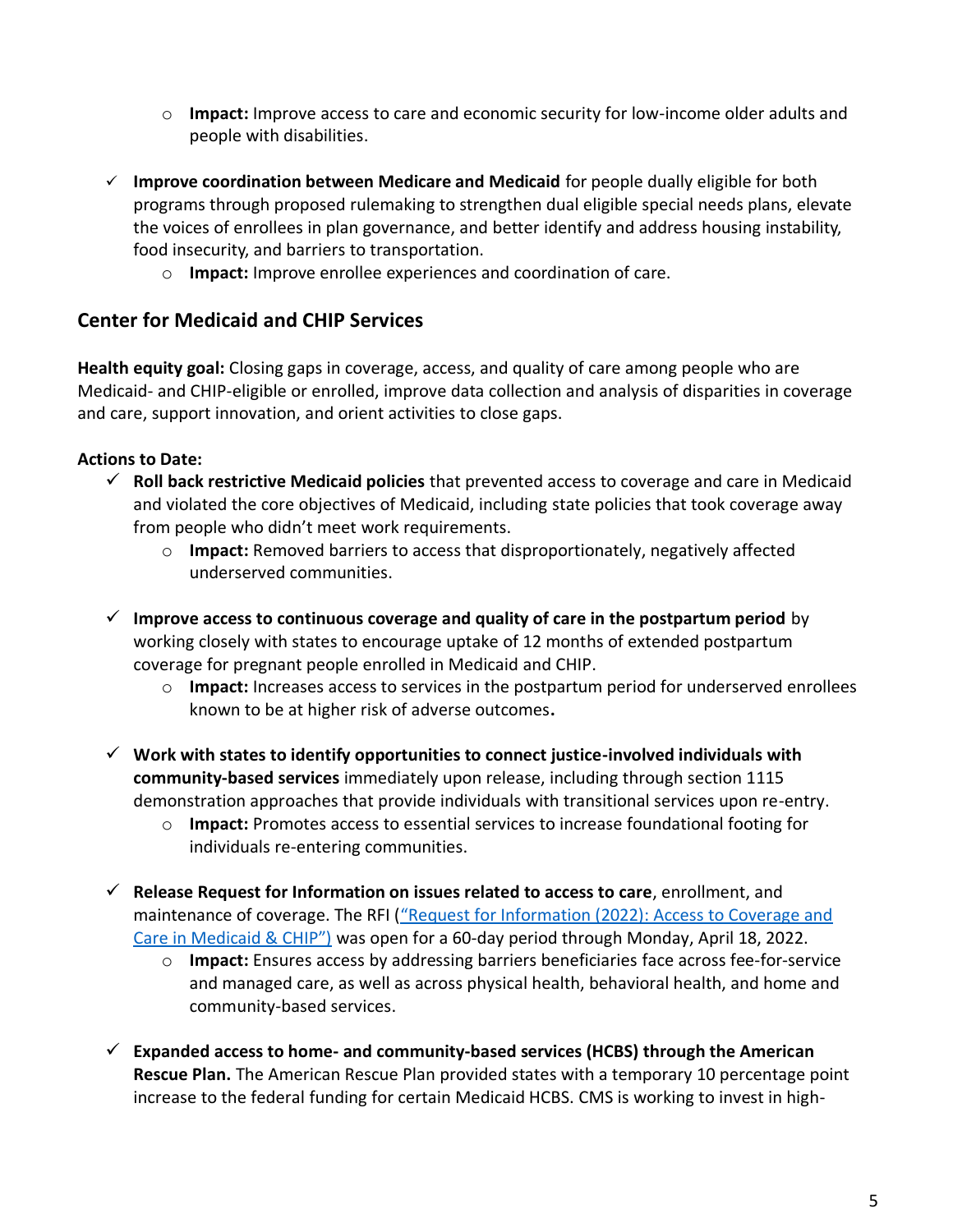value services to help people with disabilities and older adults live safely and independently in their communities.

o **Impact:** HCBS benefits provide critical services to millions of people, allowing them to receive health services in their homes and communities, rather than in nursing homes and other institutions.

## **Center for Consumer Information and Insurance Oversight**

**Health equity goal:** Increase coverage among the underserved who are Marketplace-eligible or enrolled, make Marketplace coverage more accessible and available to underserved populations, ensure and strengthen consumer protections for coverage, and improve data collection and analysis to reduce health disparities.

- ✓ **Increase federally facilitated Marketplace enrollment among underrepresented populations by 25%** by quadrupling the number of Navigator grantees, initiating a new Special Enrollment Period for consumers with household incomes at or below 150% of the federal poverty level.
	- o **Impact:** Reduces the uninsured rate among underserved communities.
- ✓ **Acted to decrease the number of single-issuer rural counties in the individual market by incentivizing issuers to enter service areas.** 
	- o **Impact:** Through greater competition, increase choice and affordability for consumers in rural communities.
- ✓ **Consider new requirements for network adequacy for qualified health plans on the federally facilitated Marketplace for 2023.**
	- o **Impact:** Would ensure that consumers, especially those in underserved communities, can utilize their insurance to get needed care.
- ✓ **Consider requiring issuers of qualified health plans in Marketplaces using the federal platform to offer standardized plans.**
	- o **Impact:** Would allow consumers to compare plan options easily to choose a plan that meets their medical and financial needs, as well as makes baseline health benefits more transparent.
- ✓ **Consider strengthening Health and Human Services essential community provider requirements.**
	- o **Impact:** Would improve access to providers for underserved communities.
- ✓ **Propose new regulations prohibiting Marketplaces, issuers, agents, and brokers from discriminating against consumers based on sexual orientation and gender identity.** 
	- o **Impact:** Would ensure consumers do not face discrimination based on their gender identity and sexual orientation.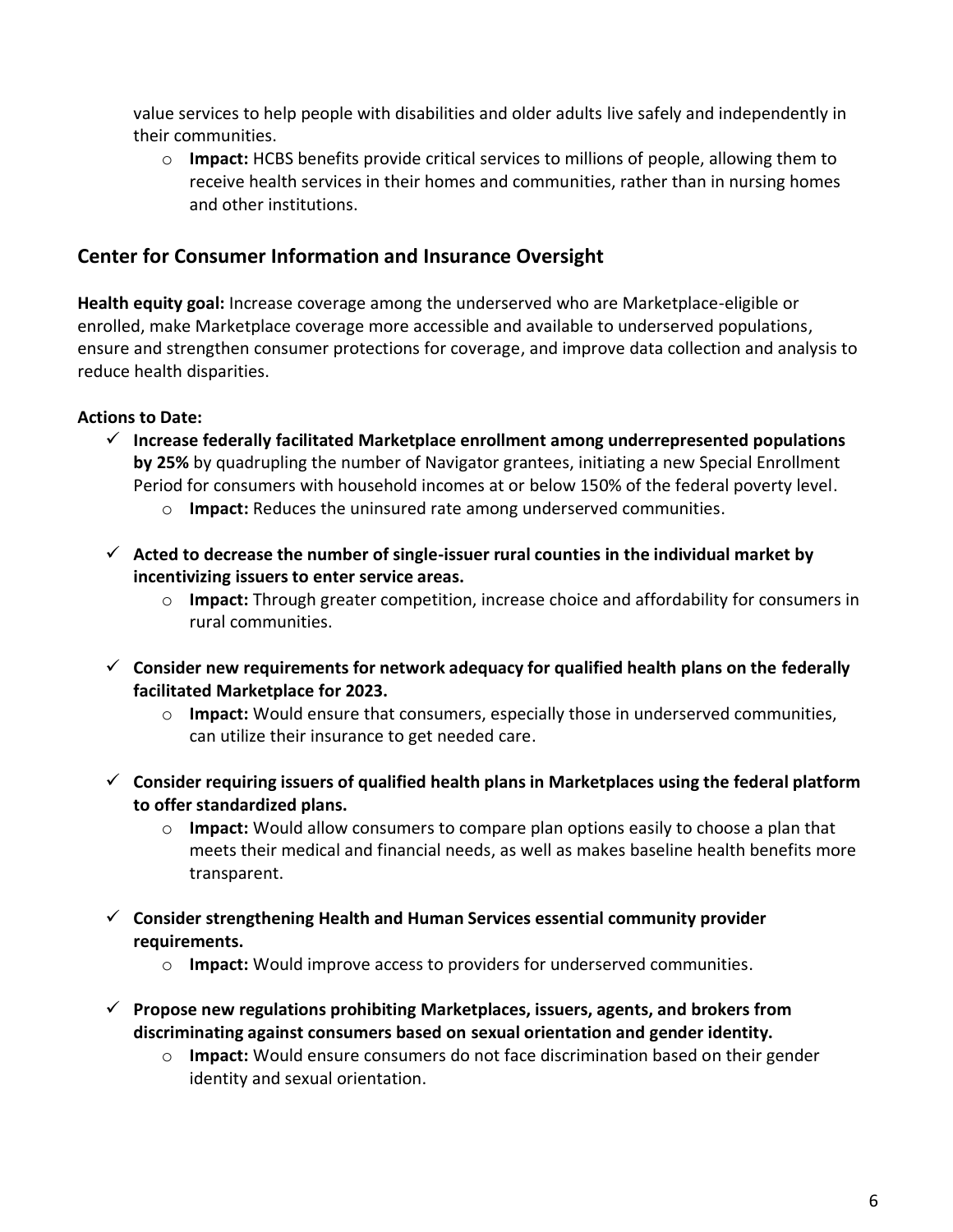- ✓ **Promulgate new regulations under the No Surprises Act related to surprise medical bills and unexpected health care costs.** 
	- o **Impact:** Ensures consumers, especially those in underserved communities, understand their rights and can access protections against financial harm, as well as reduces medical debt-related bankruptcies.

# **Office of Minority Health**

**Health equity goal:** Driving change across the agency by supporting the advancement and integration of health equity in the development, evaluation, and implementation of these and other CMS policies, programs, and partnerships. Developing capacity at minority-serving institutions to research health disparities and social determinants of health, understand root causes of health disparities, and disseminate best practices uncovered through research funded by the CMS Office of Minority Health Minority Research Grant Program.

- ✓ **Provide technical assistance** through the CMS Health Equity Technical Assistance Program to support health care professionals, health plans and systems, State Medicaid Agencies, federal, state, tribal and territorial, and local health agencies, universities, community partners and all other external CMS stakeholders, as well as across CMS, as they we work together to embed health equity within CMS programs, policies, and operations.
	- o **Impact:** Builds capacity within CMS to assess health equity impacts of our programs, and identify and eliminate barriers experienced by members of underserved communities and health care professionals who serve these communities. In addition, builds capacity among local communities and CMS partners to design and operate equitable health care systems and help ensure that all CMS benefits, services and supports, and coverage are available to all individuals, particularly those located in and serving underserved communities.
- ✓ **Create and distribute provider training materials** to help health care professionals understand the needs of those they serve and remove barrier to improve quality, experience of care, and access to care for members of underserved communities.
	- o **Impact:** Ensures that health care professionals across all settings and coverage types have the tools and information they need to provide culturally and linguistically tailored, accessible care that meets the unique needs of each person they serve.
- ✓ **Expand community outreach** efforts to gain valuable insight from stakeholders using roundtables, listening sessions, and events for meaningful, bidirectional engagement with a broadened base of underserved populations.
	- o **Impact:** Provides CMS with current information about the dynamic and diverse needs of each community we serve, ensuring our CMS programs, policies, and operations are designed and implemented with an intersectional lens that reflects the priorities of our populations, particularly members of underserved communities who may not have a long history of engaging with CMS.